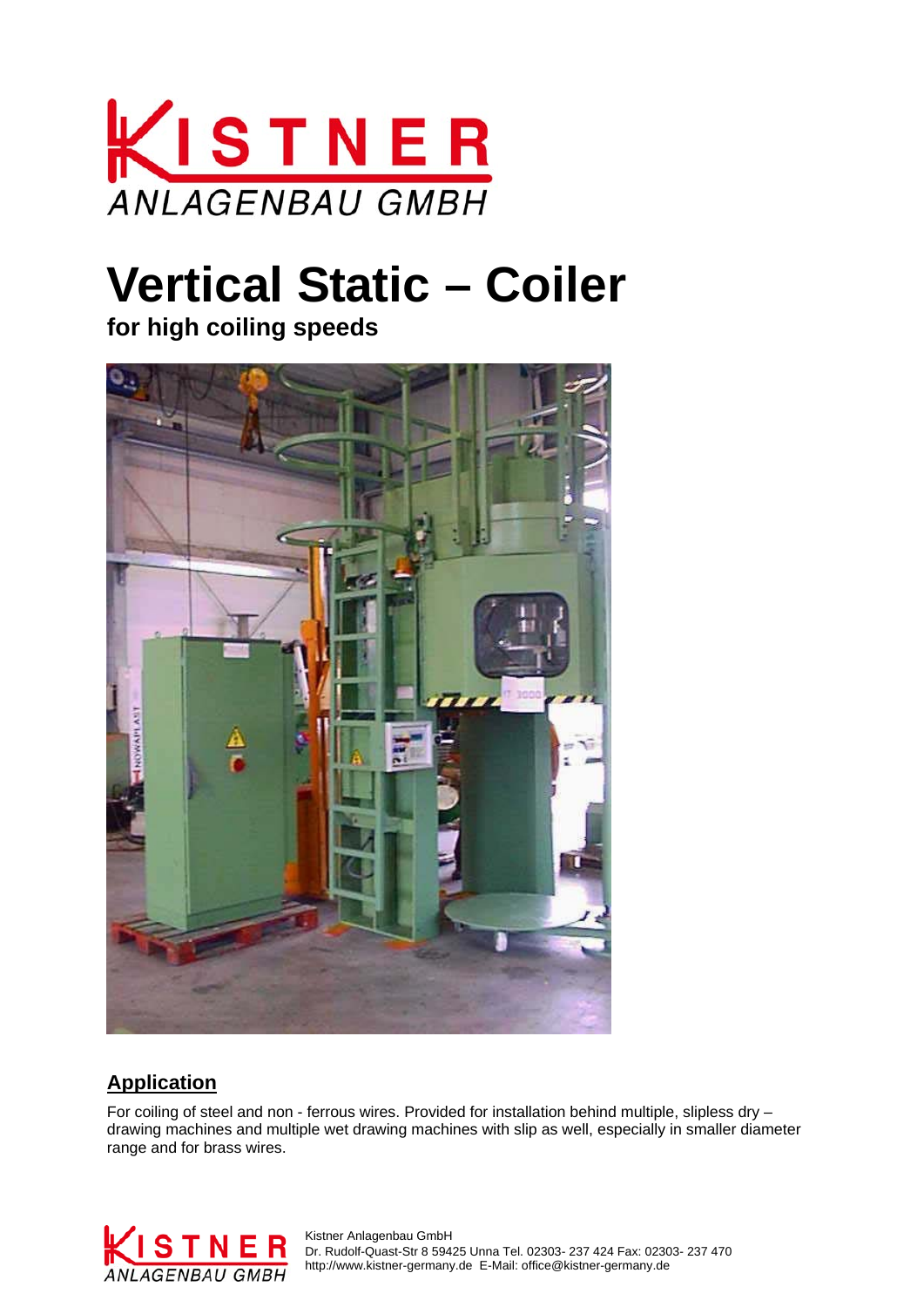#### **Mode of operation**

The machine is designed as static coiler whereat the deadlock of the coiling capstan is brought about by a teeth-belt O-gear (planetary gear system) without support.

#### **Mechanical design features**

- Machine frame of strong welded steel structure
- Coiling rotor with integrated wire straightening devices and dynamically balanced
- **Static suspended coiling capstan without support** mounted at vertical shaft
- Magazine (wire accumulation device) for continuous operation during change of carrier (stem) or barrel
- Turnstile for 2 carriers (stems) or barrels
- Safety devices designed and executed according to latest EN-standards
- Rosette-laying system to achieve higher coil weights as option



Wickelscheibe mit Wickelrotor und Drahtspeicher



Wickelscheibe mit Drahtandrückfinger



Bedientableau mit OP

#### **Electrical design features**

- Infinitely variable AC motor by frequency converter
- Control either as speed regulation in connection with a dancer roll system or as tension control
- Stored- program computer control
- SIMATIC S7 with operator panel

**Technical Data**

| <b>Size</b> | Coiling capstan dia. | Wire dia. range   Coiling speed   Filling weight |      |      |
|-------------|----------------------|--------------------------------------------------|------|------|
| WV 400      | 400                  | $0.6 - 1.80$                                     | 20.0 | 500  |
| WV 600      | 600                  | $1,30 - 3,0$                                     | 24,0 | 1000 |

Modifications reserved without prior notice.